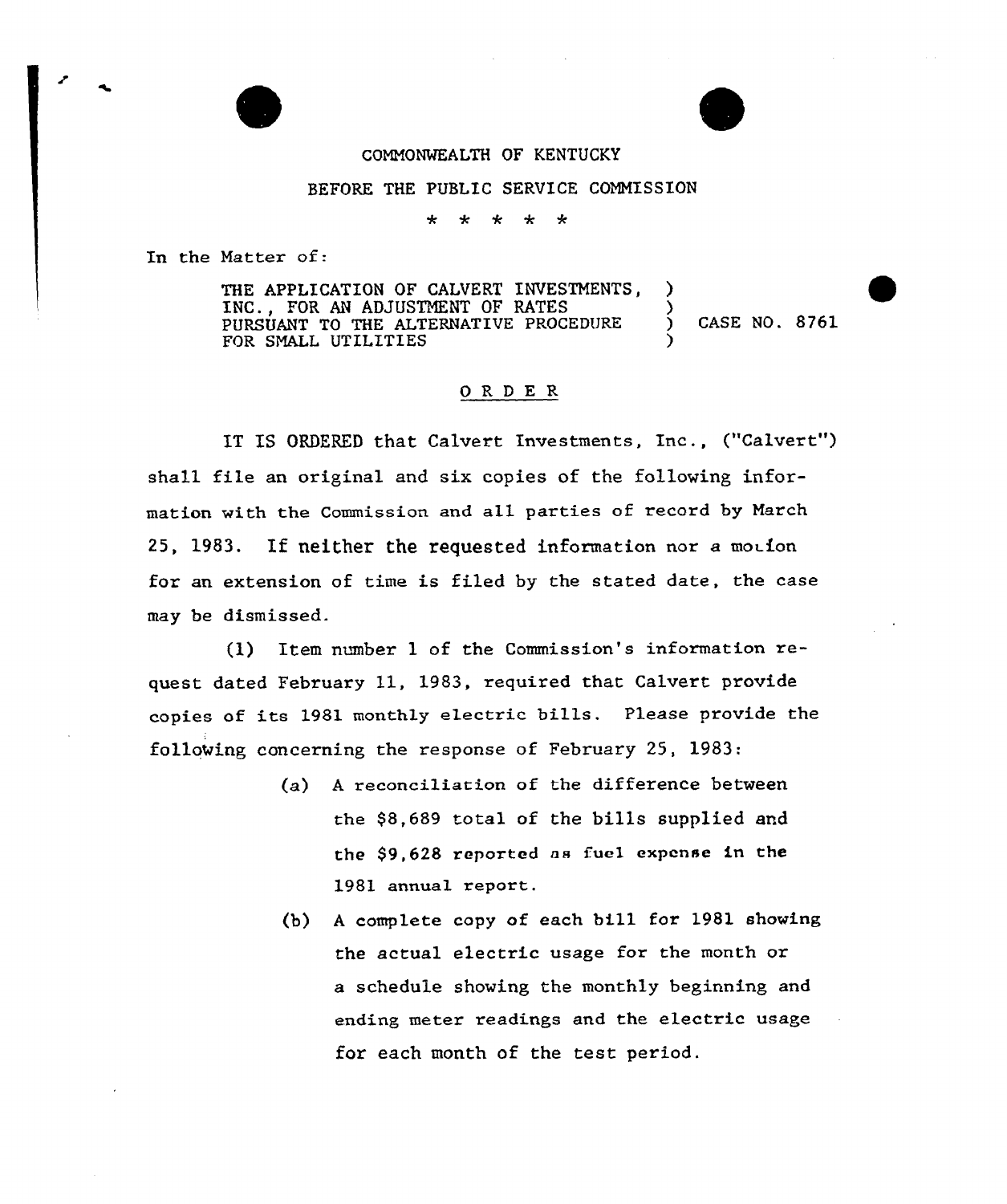(2) Calvert employs Buisson Realty to perform daily routine maintenance on its treatment plant. The services provided include a daily checking, testing, cleaning, and oiling or greasing as necessary. Calvert reports in response to item 11 of the Commission's request as well as on page 1 of its 1981 annual report that it has no full or part-time employees, yet it has accrued \$8,120 for "family employment" for 1981. Provide a detailed explanation of the work performed for Calvert leading to this accrual. In addition provide the information requested in item 11 of the Commission's first request for each pexson receiving this compensation, and the relationship to the owners of Calvert.

(3) Provide a copy of the following invoices with a detailed explanation of the work performed:

| (a) | Paulin Electric Co. - | Invoice $#14017$ |                         |
|-----|-----------------------|------------------|-------------------------|
| (b) | <b>Bussion Realty</b> |                  | Invoice $#8 - 81 - 147$ |
| (c) | <b>Bussion Realty</b> |                  | Invoice $#7 - 81 - 145$ |
| (d) | Ron Shipley           |                  | Invoice $#5 - 81 - 129$ |
| (e) | James Headden         | Invoice $#1819$  |                         |

Include with each explanation the amount of the expenses which should be capitalized and the frequency of occuranee of the cost, or a reason why the cost should not be capitalized.

(4) Provide an explanation of how it has been determined that \$60 pex month will be reimbursed for telephone expense. Provide a copy of telephone bills xeflecting this amount.

 $-2-$